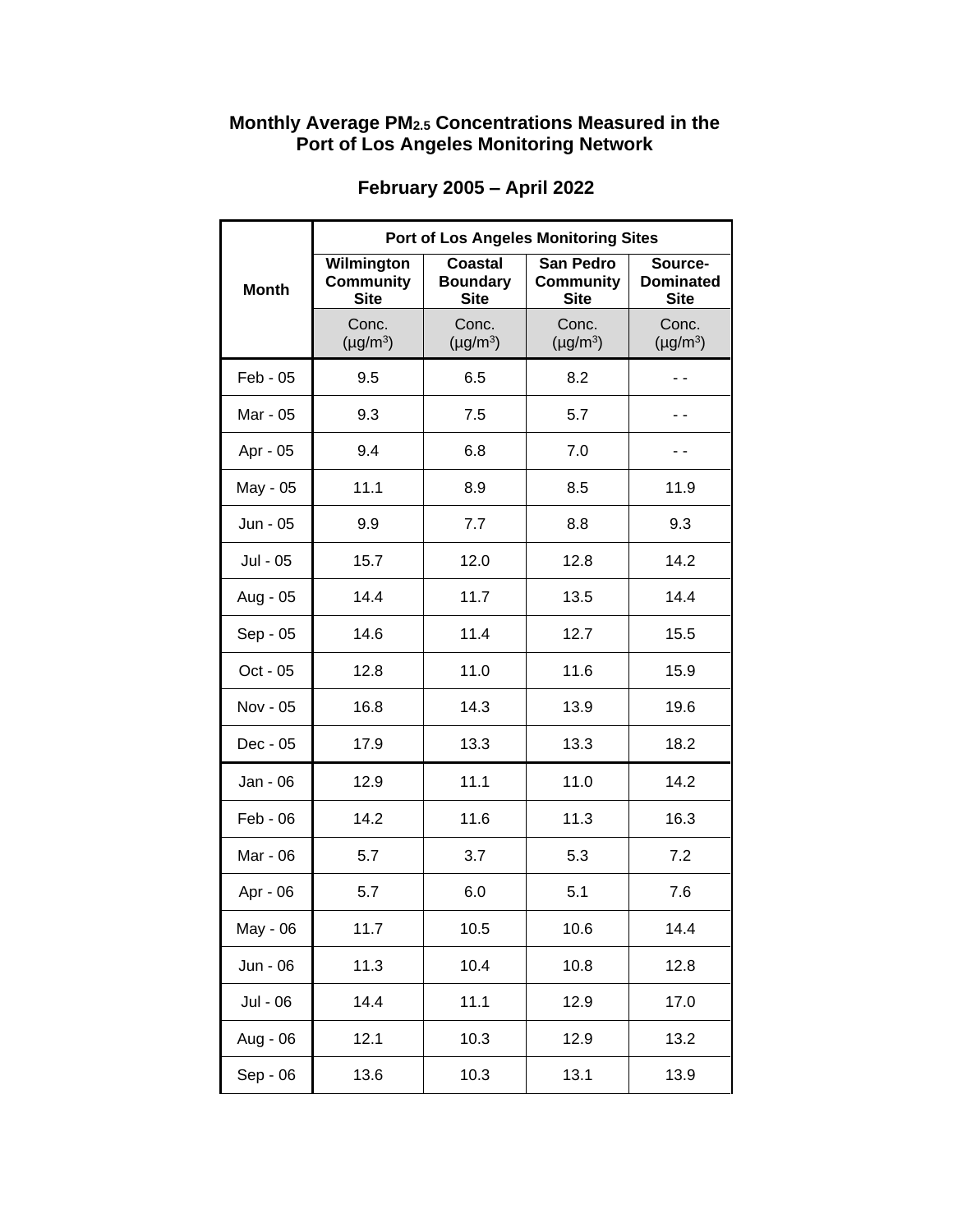|                  | <b>Port of Los Angeles Monitoring Sites</b>   |                                                  |                                                     |                                            |  |
|------------------|-----------------------------------------------|--------------------------------------------------|-----------------------------------------------------|--------------------------------------------|--|
| <b>Month</b>     | Wilmington<br><b>Community</b><br><b>Site</b> | <b>Coastal</b><br><b>Boundary</b><br><b>Site</b> | <b>San Pedro</b><br><b>Community</b><br><b>Site</b> | Source-<br><b>Dominated</b><br><b>Site</b> |  |
|                  | Conc.<br>$(\mu g/m^3)$                        | Conc.<br>$(\mu g/m^3)$                           | Conc.<br>$(\mu g/m^3)$                              | Conc.<br>$(\mu g/m^3)$                     |  |
| Oct - 06         | 12.4                                          | 9.8                                              | 11.4                                                | 13.1                                       |  |
| Nov - 06         | 16.8                                          | 12.5                                             | 13.4                                                | 17.1                                       |  |
| Dec - 06         | 14.7                                          | 11.5                                             | 11.2                                                | 14.5                                       |  |
| Jan - 07         | 15.7                                          | 9.7                                              | 10.2                                                | 14.2                                       |  |
| $Feb - 07$       | 12.8                                          | 10.7                                             | 12.1                                                | 15.4                                       |  |
| Mar - 07         | 11.2                                          | 8.7                                              | 10.3                                                | 11.5                                       |  |
| Apr - 07         | 8.6                                           | 8.2                                              | 7.8                                                 | 9.0                                        |  |
| May - 07         | 10.9                                          | 9.4                                              | 9.8                                                 | 10.3                                       |  |
| Jun - 07         | 10.6                                          | 9.0                                              | 9.7                                                 | 10.0                                       |  |
| Jul - 07         | 12.7                                          | 9.5                                              | 9.9                                                 | 9.7                                        |  |
| Aug - 07         | 11.9                                          | 12.1                                             | 11.6                                                | 10.7                                       |  |
| Sep - 07         | 10.6                                          | 7.8                                              | 10.2                                                | 10.7                                       |  |
| Oct - 07         | 19.8                                          | 13.6                                             | 17.1                                                | 17.1                                       |  |
| Nov - 07         | 23.9                                          | 15.2                                             | 16.0                                                | 17.4                                       |  |
| Dec - 07         | 15.4                                          | 10.3                                             | 10.4                                                | 12.4                                       |  |
| Jan - 08         | 9.1                                           | 7.3                                              | 7.9                                                 | 9.7                                        |  |
| Feb - 08         | 8.5                                           | 7.3                                              | 8.6                                                 | 11.1                                       |  |
| Mar - 08         | 9.3                                           | 9.0                                              | 8.8                                                 | 10.4                                       |  |
| Apr - 08         | 8.8                                           | 8.1                                              | 8.3                                                 | 11.4                                       |  |
| May - 08         | 8.2                                           | 7.1                                              | 9.6                                                 | 9.2                                        |  |
| Jun - 08         | 11.1                                          | 9.4                                              | 14.9                                                | 12.3                                       |  |
| <b>July - 08</b> | 12.0                                          | 11.2                                             | 13.5                                                | 13.0                                       |  |
| Aug - 08         | 8.1                                           | 8.4                                              | 11.1                                                | 11.7                                       |  |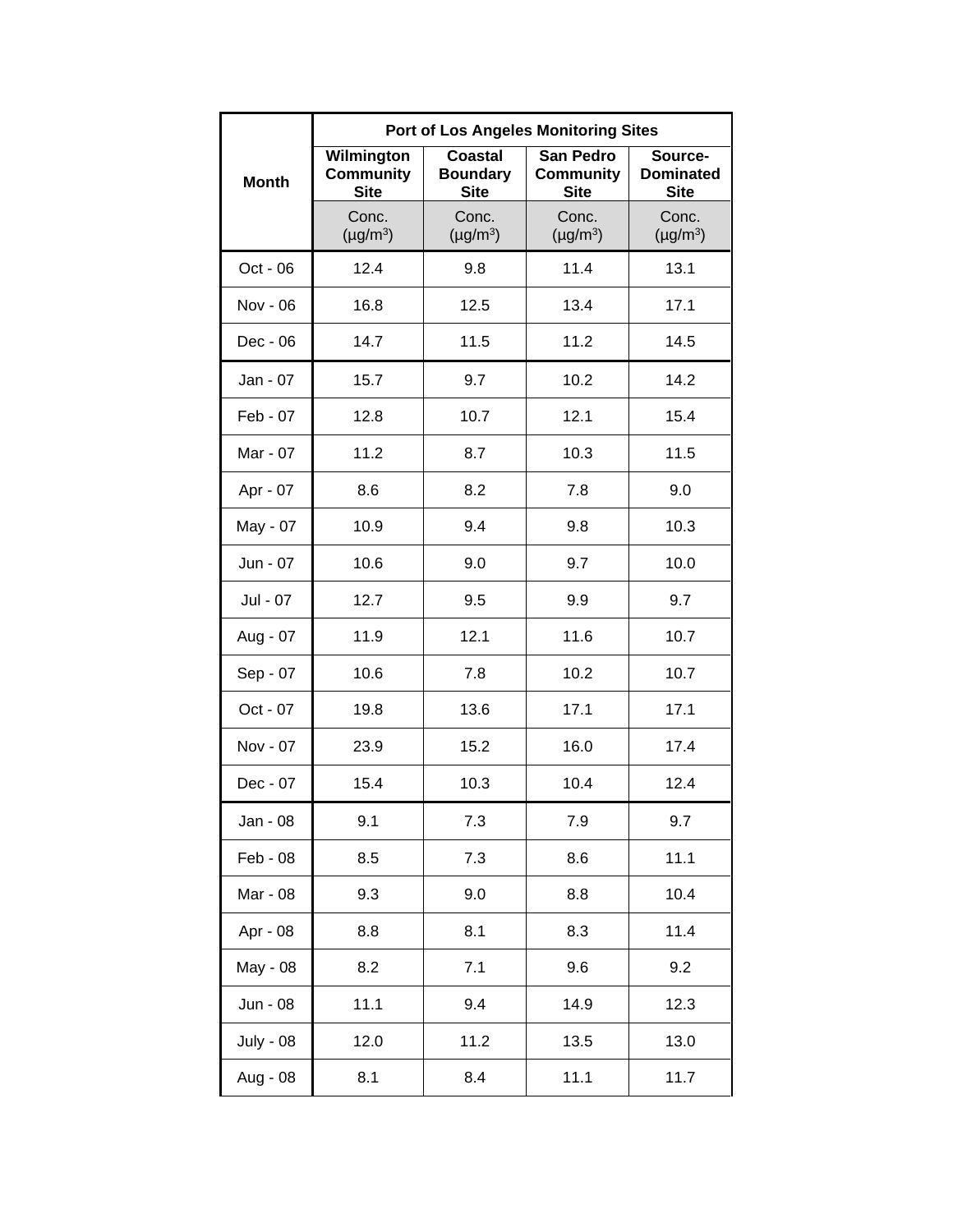|                  | <b>Port of Los Angeles Monitoring Sites</b>   |                                                  |                                                     |                                            |  |
|------------------|-----------------------------------------------|--------------------------------------------------|-----------------------------------------------------|--------------------------------------------|--|
| <b>Month</b>     | Wilmington<br><b>Community</b><br><b>Site</b> | <b>Coastal</b><br><b>Boundary</b><br><b>Site</b> | <b>San Pedro</b><br><b>Community</b><br><b>Site</b> | Source-<br><b>Dominated</b><br><b>Site</b> |  |
|                  | Conc.<br>$(\mu g/m^3)$                        | Conc.<br>$(\mu g/m^3)$                           | Conc.<br>$(\mu g/m^3)$                              | Conc.<br>$(\mu g/m^3)$                     |  |
| Sept - 08        | 8.7                                           | 9.3                                              | 13.6                                                | 12.4                                       |  |
| Oct - 08         | 9.2                                           | 10.7                                             | 14.6                                                | 14.2                                       |  |
| Nov - 08         | 6.5                                           | 11.4                                             | 14.5                                                | 13.7                                       |  |
| Dec - 08         | 10.1                                          | 10.5                                             | 9.5                                                 | 11.4                                       |  |
| Jan - 09         | 13.9                                          | 11.9                                             | 14.0                                                | 16.2                                       |  |
| Feb -09          | 6.3                                           | 4.8                                              | 6.2                                                 | 7.0                                        |  |
| Mar - 09         | 8.4                                           | 5.9                                              | 7.4                                                 | 8.1                                        |  |
| Apr -09          | 7.6                                           | 6.5                                              | 7.6                                                 | 7.7                                        |  |
| May - 09         | 9.1                                           | 7.5                                              | 9.0                                                 | 9.3                                        |  |
| Jun - 09         | 6.4                                           | 5.1                                              | 5.5                                                 | 6.8                                        |  |
| <b>July - 09</b> | 8.3                                           | 6.7                                              | 8.7                                                 | 8.7                                        |  |
| Aug - 09         | 9.4                                           | 7.9                                              | 9.2                                                 | 10.1                                       |  |
| Sept - 09        | 8.8                                           | 7.0                                              | 8.8                                                 | 9.3                                        |  |
| Oct - 09         | 8.2                                           | 6.6                                              | 7.5                                                 | 8.0                                        |  |
| Nov - 09         | 10.3                                          | 9.5                                              | 11.7                                                | 12.6                                       |  |
| Dec - 09         | 11.6                                          | 10.6                                             | 13.2                                                | 13.7                                       |  |
| Jan - 10         | 8.9                                           | 8.5                                              | 11.0                                                | 12.1                                       |  |
| Feb - 10         | 6.3                                           | 5.2                                              | 7.2                                                 | 6.7                                        |  |
| Mar - 10         | 5.5                                           | 4.9                                              | 5.9                                                 | 6.5                                        |  |
| Apr - 10         | 6.5                                           | 4.9                                              | 6.4                                                 | 6.5                                        |  |
| May - 10         | 5.7                                           | 5.0                                              | 5.3                                                 | 5.6                                        |  |
| June - 10        | 8.8                                           | 5.5                                              | 6.5                                                 | 6.8                                        |  |
| <b>July - 10</b> | 8.5                                           | 5.6                                              | 6.9                                                 | 7.1                                        |  |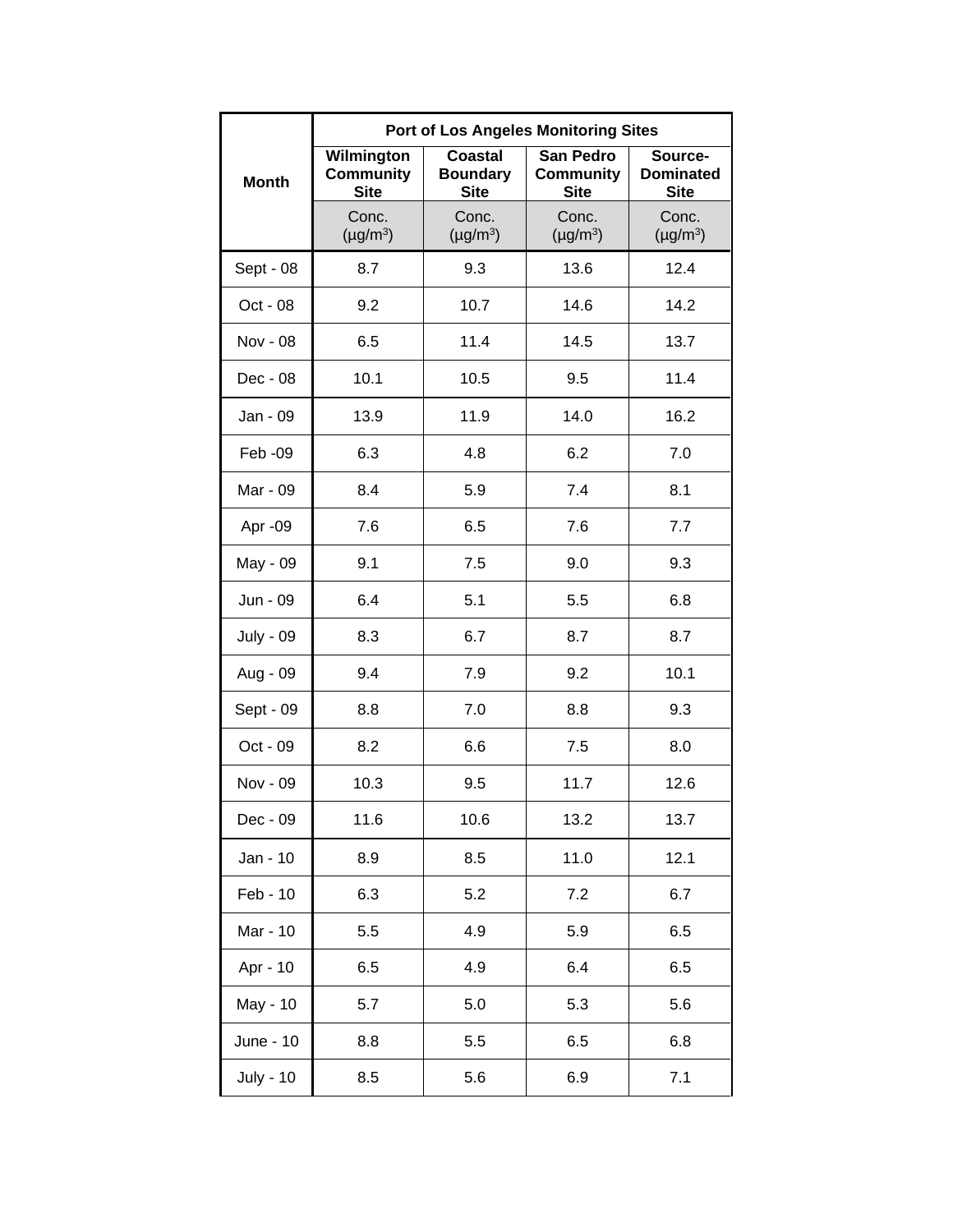|                  | <b>Port of Los Angeles Monitoring Sites</b> |                                                  |                                                     |                                            |  |
|------------------|---------------------------------------------|--------------------------------------------------|-----------------------------------------------------|--------------------------------------------|--|
| <b>Month</b>     | Wilmington<br>Community<br><b>Site</b>      | <b>Coastal</b><br><b>Boundary</b><br><b>Site</b> | <b>San Pedro</b><br><b>Community</b><br><b>Site</b> | Source-<br><b>Dominated</b><br><b>Site</b> |  |
|                  | Conc.<br>$(\mu g/m^3)$                      | Conc.<br>$(\mu g/m^3)$                           | Conc.<br>$(\mu g/m^3)$                              | Conc.<br>$(\mu g/m^3)$                     |  |
| Aug - 10         | 8.2                                         | 5.6                                              | 7.7                                                 | 7.7                                        |  |
| Sept - 10        | 9.6                                         | 6.3                                              | 8.0                                                 | 8.2                                        |  |
| Oct - 10         | 6.2                                         | 4.8                                              | 6.1                                                 | 7.1                                        |  |
| Nov - 10         | 8.3                                         | 5.8                                              | 6.8                                                 | 6.8                                        |  |
| Dec - 10         | 12.0                                        | 7.3                                              | 10.0                                                | 8.5                                        |  |
| Jan - 11         | 10.7                                        | 8.7                                              | 11.3                                                | 9.2                                        |  |
| Feb - 11         | 8.9                                         | 7.6                                              | 7.2                                                 | 7.1                                        |  |
| Mar - 11         | 6.8                                         | 6.4                                              | 6.2                                                 | 5.4                                        |  |
| Apr - 11         | 5.4                                         | 7.7                                              | 6.1                                                 | 6.2                                        |  |
| May - 11         | 8.5                                         | 7.1                                              | 5.9                                                 | 5.7                                        |  |
| June - 11        | 6.7                                         | 5.8                                              | 5.7                                                 | 5.7                                        |  |
| <b>July - 11</b> | 9.0                                         | 6.1                                              | 7.5                                                 | 7.0                                        |  |
| Aug - 11         | 8.1                                         | 6.5                                              | 7.2                                                 | 7.6                                        |  |
| Sept - 11        | 9.3                                         | 7.7                                              | 8.1                                                 | 8.5                                        |  |
| Oct - 11         | 10.5                                        | 7.4                                              | 8.9                                                 | 9.9                                        |  |
| Nov - 11         | 10.8                                        | 7.9                                              | 9.3                                                 | 10.6                                       |  |
| Dec - 11         | 14.3                                        | 8.7                                              | 9.3                                                 | 13.6                                       |  |
| Jan - 12         | 12.1                                        | 8.3                                              | 5.8                                                 | 11.6                                       |  |
| Feb - 12         |                                             | 5.5                                              | 4.0                                                 | 9.2                                        |  |
| Mar - 12         | 5.1                                         | 5.1                                              | 5.4                                                 | 4.5                                        |  |
| Apr - 12         | 6.0                                         | 5.2                                              | 4.9                                                 | 5.7                                        |  |
| May - 12         | 8.3                                         | 6.5                                              | 5.9                                                 | 6.3                                        |  |
| June - 12        | 6.7                                         | 4.7                                              | 5.6                                                 | 6.1                                        |  |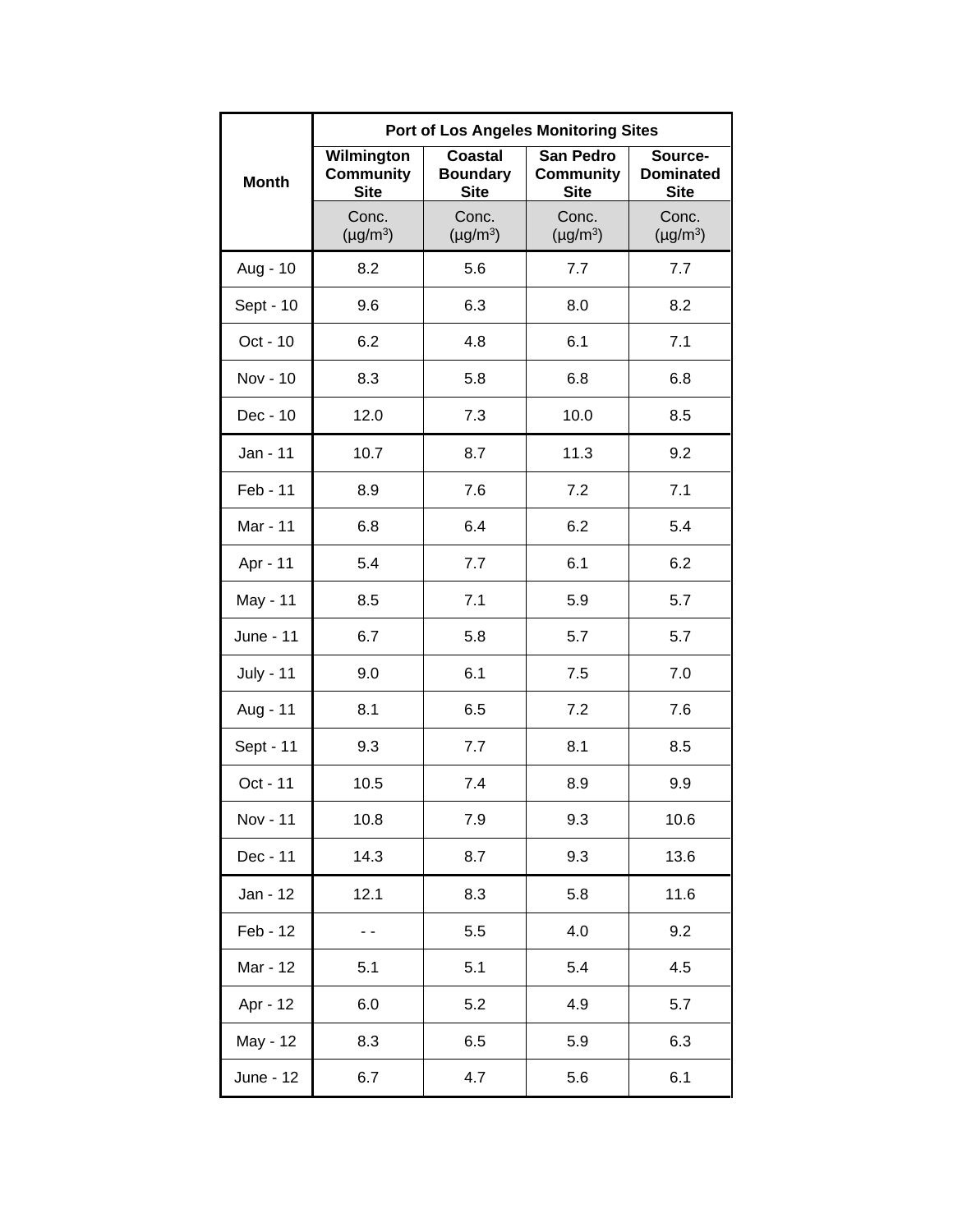|                  | <b>Port of Los Angeles Monitoring Sites</b>   |                                                  |                                                     |                                            |  |
|------------------|-----------------------------------------------|--------------------------------------------------|-----------------------------------------------------|--------------------------------------------|--|
| <b>Month</b>     | Wilmington<br><b>Community</b><br><b>Site</b> | <b>Coastal</b><br><b>Boundary</b><br><b>Site</b> | <b>San Pedro</b><br><b>Community</b><br><b>Site</b> | Source-<br><b>Dominated</b><br><b>Site</b> |  |
|                  | Conc.<br>$(\mu g/m^3)$                        | Conc.<br>$(\mu g/m^3)$                           | Conc.<br>$(\mu g/m^3)$                              | Conc.<br>$(\mu g/m^3)$                     |  |
| <b>July - 12</b> | 7.0                                           | 4.9                                              | 6.6                                                 | 6.1                                        |  |
| Aug - 12         | 6.8                                           | 5.7                                              | 6.7                                                 | 6.4                                        |  |
| Sept - 12        | 8.6                                           | 8.1                                              | 8.4                                                 | 9.4                                        |  |
| Oct - 12         | 5.7                                           | 6.4                                              | 5.4                                                 | 8.1                                        |  |
| Nov - 12         | 8.8                                           | 5.4                                              | 6.6                                                 | 8.5                                        |  |
| Dec - 12         | 7.0                                           | 6.7                                              | 7.7                                                 | 11.7                                       |  |
| Jan - 13         | 11.4                                          | 7.6                                              | 9.1                                                 | 9.9                                        |  |
| Feb - 13         | 7.8                                           | 6.8                                              | 6.7                                                 | 7.2                                        |  |
| Mar - 13         | 8.1                                           | 5.0                                              | 6.0                                                 | 6.8                                        |  |
| Apr - 13         | 6.9                                           | 4.6                                              | 4.9                                                 | 5.4                                        |  |
| May - 13         | 7.6                                           | 5.7                                              | 5.7                                                 | 6.6                                        |  |
| June - 13        | 5.9                                           | 3.9                                              | 4.5                                                 | 5.6                                        |  |
| <b>July - 13</b> | 6.6                                           | 3.4                                              | 5.5                                                 | 5.9                                        |  |
| Aug - 13         | 6.9                                           | 4.4                                              | 6.4                                                 | - -                                        |  |
| Sep - 13         | 6.9                                           | 4.3                                              | 5.7                                                 | 10.0                                       |  |
| Oct - 13         | 10.0                                          | 6.1                                              | 8.1                                                 | 11.5                                       |  |
| Nov - 13         | 9.3                                           | 5.7                                              | 7.3                                                 | 9.9                                        |  |
| Dec -13          | 14.0                                          | 7.4                                              | 10.0                                                | 14.0                                       |  |
| Jan - 14         | 18.7                                          | 10.0                                             | 14.2                                                | 14.5                                       |  |
| Feb - 14         | 7.9                                           | 6.0                                              | 6.2                                                 | 8.5                                        |  |
| Mar - 14         | 8.2                                           | 4.2                                              | 14.1                                                | 12.0                                       |  |
| Apr - 14         | 7.9                                           | 5.1                                              | 8.5                                                 | 11.4                                       |  |
| May - 14         | 6.6                                           | 5.6                                              | 9.6                                                 | 8.1                                        |  |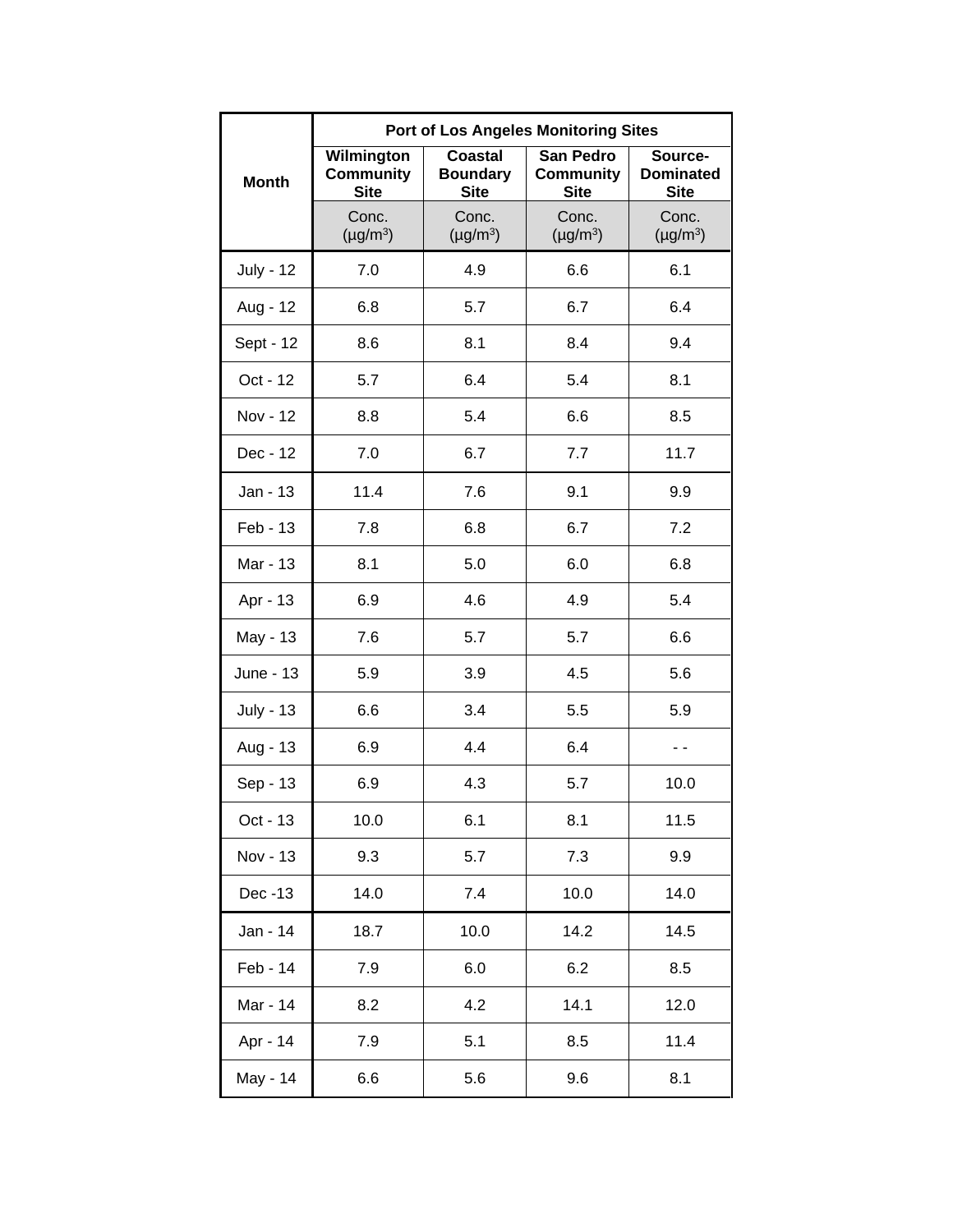|                  | <b>Port of Los Angeles Monitoring Sites</b>   |                                                  |                                                     |                                            |  |
|------------------|-----------------------------------------------|--------------------------------------------------|-----------------------------------------------------|--------------------------------------------|--|
| <b>Month</b>     | Wilmington<br><b>Community</b><br><b>Site</b> | <b>Coastal</b><br><b>Boundary</b><br><b>Site</b> | <b>San Pedro</b><br><b>Community</b><br><b>Site</b> | Source-<br><b>Dominated</b><br><b>Site</b> |  |
|                  | Conc.<br>$(\mu g/m^3)$                        | Conc.<br>$(\mu g/m^3)$                           | Conc.<br>$(\mu g/m^3)$                              | Conc.<br>$(\mu g/m^3)$                     |  |
| June - 14        | 6.3                                           | 4.7                                              | 8.9                                                 | 6.9                                        |  |
| <b>July - 14</b> | 6.7                                           | 6.9                                              | 7.8                                                 | 6.5                                        |  |
| Aug - 14         | 6.5                                           | 5.2                                              | 10.0                                                | 7.2                                        |  |
| Sep - 14         | 6.9                                           | 5.3                                              | 10.1                                                | 7.8                                        |  |
| Oct - 14         | 9.2                                           | 5.2                                              | 7.9                                                 | 7.7                                        |  |
| Nov - 14         | 11.0                                          | 7.3                                              | 9.0                                                 | 7.9                                        |  |
| Dec -14          | 9.9                                           | 5.6                                              | 7.1                                                 | 6.2                                        |  |
| Jan - 15         | 12.7                                          | 8.2                                              | 10.7                                                | 7.6                                        |  |
| Feb - 15         | 12.0                                          |                                                  | 9.7                                                 | 7.4                                        |  |
| Mar - 15         | 12.1                                          |                                                  | 9.6                                                 | 8.2                                        |  |
| Apr - 15         | 12.7                                          | 4.7                                              | 9.5                                                 | 9.8                                        |  |
| May - 15         | 8.0                                           | 4.1                                              | 4.9                                                 | 7.3                                        |  |
| June - 15        | 8.7                                           | 5.0                                              | 5.3                                                 | 5.3                                        |  |
| <b>July - 15</b> | 6.5                                           | 3.7                                              | 4.2                                                 | 4.6                                        |  |
| Aug - 15         | 12.2                                          | 5.8                                              | 7.3                                                 | 7.1                                        |  |
| Sep - 15         | 11.2                                          | 5.2                                              | 6.7                                                 | 6.5                                        |  |
| Oct - 15         | 8.9                                           | 5.7                                              | 6.9                                                 | 6.2                                        |  |
| Nov - 15         | 10.2                                          | 7.9                                              | 7.9                                                 | 7.5                                        |  |
| Dec - 15         | 8.8                                           |                                                  | 6.8                                                 | 6.2                                        |  |
| Jan - 16         | 7.5                                           |                                                  | 6.4                                                 | 5.6                                        |  |
| Feb - 16         | 8.3                                           |                                                  | 7.1                                                 | 7.6                                        |  |
| Mar - 16         | 6.7                                           |                                                  | 5.6                                                 | 4.9                                        |  |
| Apr - 16         | 6.1                                           |                                                  | 4.9                                                 | 7.3                                        |  |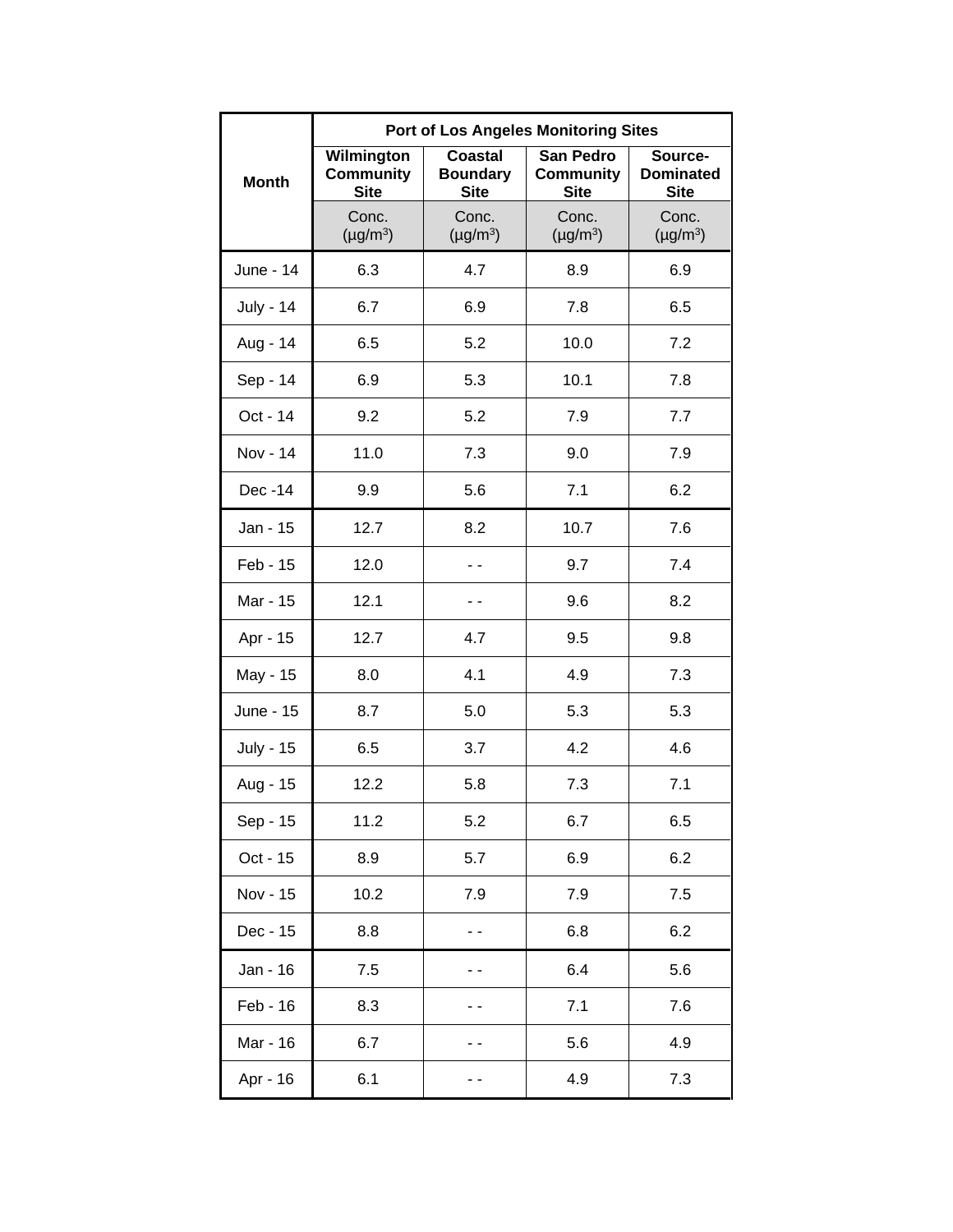|                  | <b>Port of Los Angeles Monitoring Sites</b>   |                                                  |                                                     |                                            |  |
|------------------|-----------------------------------------------|--------------------------------------------------|-----------------------------------------------------|--------------------------------------------|--|
| <b>Month</b>     | Wilmington<br><b>Community</b><br><b>Site</b> | <b>Coastal</b><br><b>Boundary</b><br><b>Site</b> | <b>San Pedro</b><br><b>Community</b><br><b>Site</b> | Source-<br><b>Dominated</b><br><b>Site</b> |  |
|                  | Conc.<br>$(\mu g/m^3)$                        | Conc.<br>$(\mu g/m^3)$                           | Conc.<br>$(\mu g/m^3)$                              | Conc.<br>$(\mu g/m^3)$                     |  |
| May - 16         | 4.8                                           |                                                  | 3.9                                                 | 4.1                                        |  |
| June - 16        | 8.1                                           |                                                  | 7.8                                                 | 7.5                                        |  |
| <b>July - 16</b> | 7.4                                           | 7.4                                              | 6.7                                                 | 7.5                                        |  |
| Aug - 16         | 7.6                                           | 6.4                                              | 6.7                                                 | 9.1                                        |  |
| Sep - 16         | 8.1                                           | 4.5                                              | 6.4                                                 | 6.4                                        |  |
| Oct - 16         | 6.7                                           | 4.4                                              | 5.5                                                 | 5.6                                        |  |
| Nov - 16         | 9.5                                           | 6.3                                              | 7.7                                                 | 7.6                                        |  |
| Dec - 16         | 8.5                                           | 4.8                                              | 7.2                                                 | 5.5                                        |  |
| Jan - 17         | 9.1                                           | 5.8                                              | 6.2                                                 | 6.3                                        |  |
| Feb - 17         | 4.6                                           | 2.7                                              | 3.9                                                 | 4.5                                        |  |
| Mar - 17         | 6.4                                           | 4.3                                              | 5.7                                                 | 7.3                                        |  |
| Apr - 17         | 6.6                                           | 4.5                                              | 5.5                                                 | 7.8                                        |  |
| May - 17         | 6.7                                           | 4.5                                              | 4.8                                                 | 7.7                                        |  |
| June - 17        | 6.0                                           | 3.8                                              | 4.8                                                 | 7.2                                        |  |
| <b>July - 17</b> | 7.8                                           | 4.8                                              | 5.1                                                 | 7.5                                        |  |
| Aug - 17         | 9.7                                           | 5.7                                              | 7.9                                                 | 8.3                                        |  |
| Sep - 17         | 8.9                                           | 5.0                                              | 6.7                                                 | 6.1                                        |  |
| Oct - 17         | 11.1                                          | 7.6                                              | 8.1                                                 | 7.4                                        |  |
| Nov - 17         | 7.4                                           | 4.8                                              | 6.4                                                 | 4.9                                        |  |
| Dec - 17         | 18.8                                          | 8.2                                              | 10.4                                                | 9.9                                        |  |
| Jan - 18         | 9.6                                           | 5.8                                              | 8.0                                                 | 6.9                                        |  |
| Feb - 18         | 9.6                                           | 5.6                                              | 4.7                                                 | 6.3                                        |  |
| Mar - 18         | 4.8                                           | 2.9                                              | 3.8                                                 | 3.8                                        |  |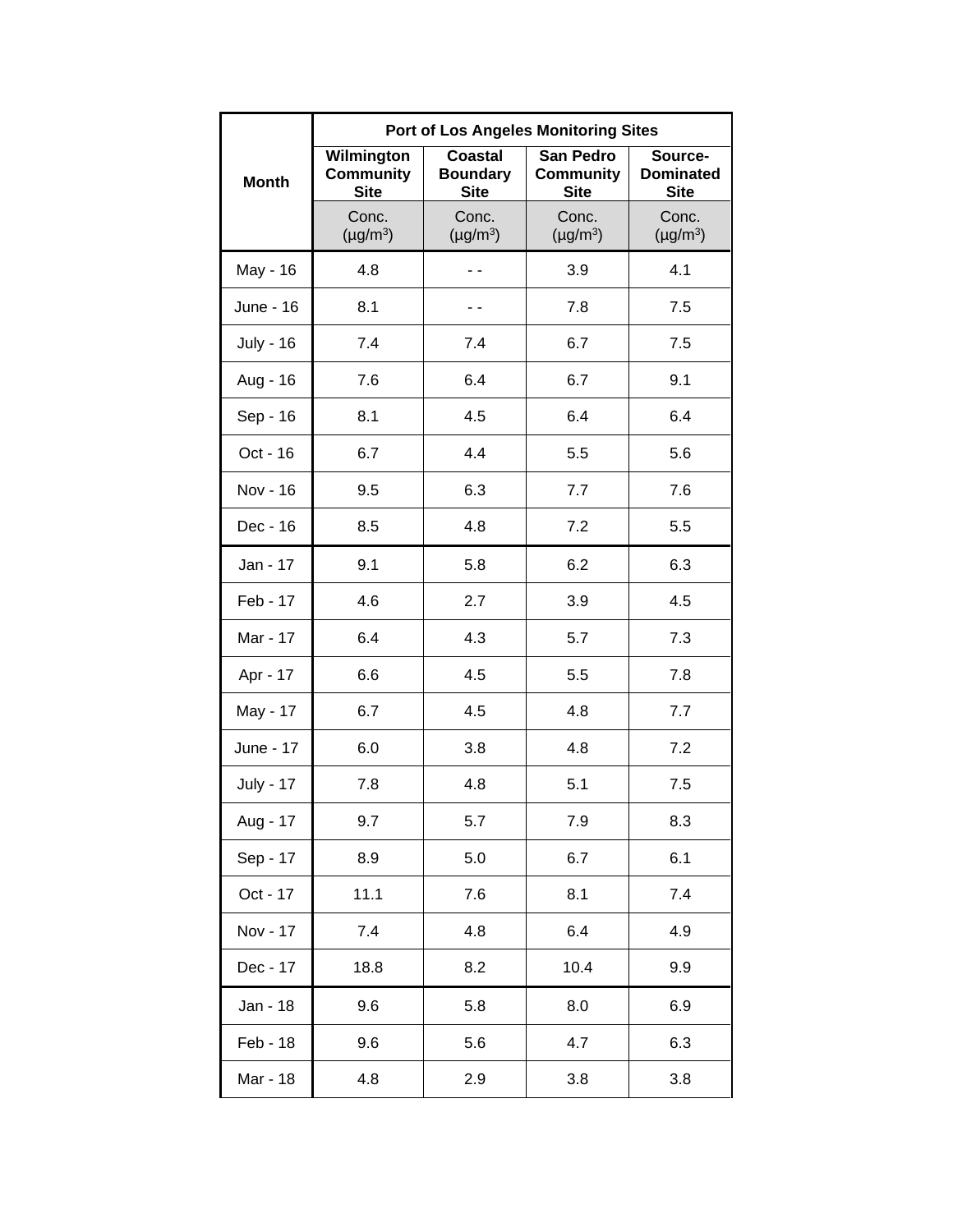|                  | <b>Port of Los Angeles Monitoring Sites</b>   |                                                  |                                              |                                            |  |
|------------------|-----------------------------------------------|--------------------------------------------------|----------------------------------------------|--------------------------------------------|--|
| <b>Month</b>     | Wilmington<br><b>Community</b><br><b>Site</b> | <b>Coastal</b><br><b>Boundary</b><br><b>Site</b> | San Pedro<br><b>Community</b><br><b>Site</b> | Source-<br><b>Dominated</b><br><b>Site</b> |  |
|                  | Conc.<br>$(\mu g/m^3)$                        | Conc.<br>$(\mu g/m^3)$                           | Conc.<br>$(\mu g/m^3)$                       | Conc.<br>$(\mu g/m^3)$                     |  |
| Apr - 18         | 7.6                                           | 4.7                                              | 4.9                                          | 5.9                                        |  |
| May - 18         | 5.8                                           | 3.3                                              | 4.3                                          | 4.0                                        |  |
| <b>June - 18</b> | 7.4                                           | 4.0                                              | 3.9                                          | 4.9                                        |  |
| <b>July - 18</b> | 8.2                                           | 3.9                                              | 5.9                                          | 5.1                                        |  |
| Aug - 18         | 12.2                                          | - -                                              | 10.1                                         | 8.4                                        |  |
| Sep - 18         | 8.5                                           | 5.0                                              | 6.2                                          | 6.0                                        |  |
| Oct - 18         | 7.3                                           | 5.4                                              | 5.9                                          | 5.6                                        |  |
| <b>Nov - 18</b>  | 13.5                                          | 6.4                                              | 9.1                                          | 7.8                                        |  |
| Dec - 18         | 9.4                                           | 5.0                                              | 6.1                                          | 6.2                                        |  |
| Jan - 19         | 7.1                                           | 4.4                                              | 4.6                                          | 5.2                                        |  |
| Feb - 19         | 4.4                                           | 2.5                                              | 2.5                                          | 2.7                                        |  |
| Mar - 19         | 5.2                                           | 2.9                                              | 3.6                                          | 3.8                                        |  |
| Apr - 19         | 5.4                                           | 3.3                                              | 3.5                                          | 3.8                                        |  |
| May - 19         | 5.5                                           | 3.3                                              | 3.6                                          | 3.7                                        |  |
| June - 19        | 5.0                                           | 2.6                                              | 3.5                                          | 2.9                                        |  |
| <b>July - 19</b> | 7.3                                           | 4.8                                              | 5.9                                          | 5.1                                        |  |
| Aug - 19         | 5.5                                           | 4.2                                              | 5.4                                          | 4.4                                        |  |
| Sep - 19         | 6.0                                           | 4.1                                              | 4.9                                          | 4.5                                        |  |
| Oct - 19         | 8.9                                           | 6.5                                              | 7.7                                          | 7.3                                        |  |
| Nov - 19         | 9.2                                           | 6.0                                              | 8.1                                          | 6.8                                        |  |
| Dec - 19         | 6.4                                           | 4.4                                              | 5.2                                          | 4.6                                        |  |
| Jan - 20         | 10.1                                          | 5.8                                              | 6.4                                          | 6.0                                        |  |
| Feb - 20         | 6.3                                           | 4.6                                              | 4.9                                          | 5.1                                        |  |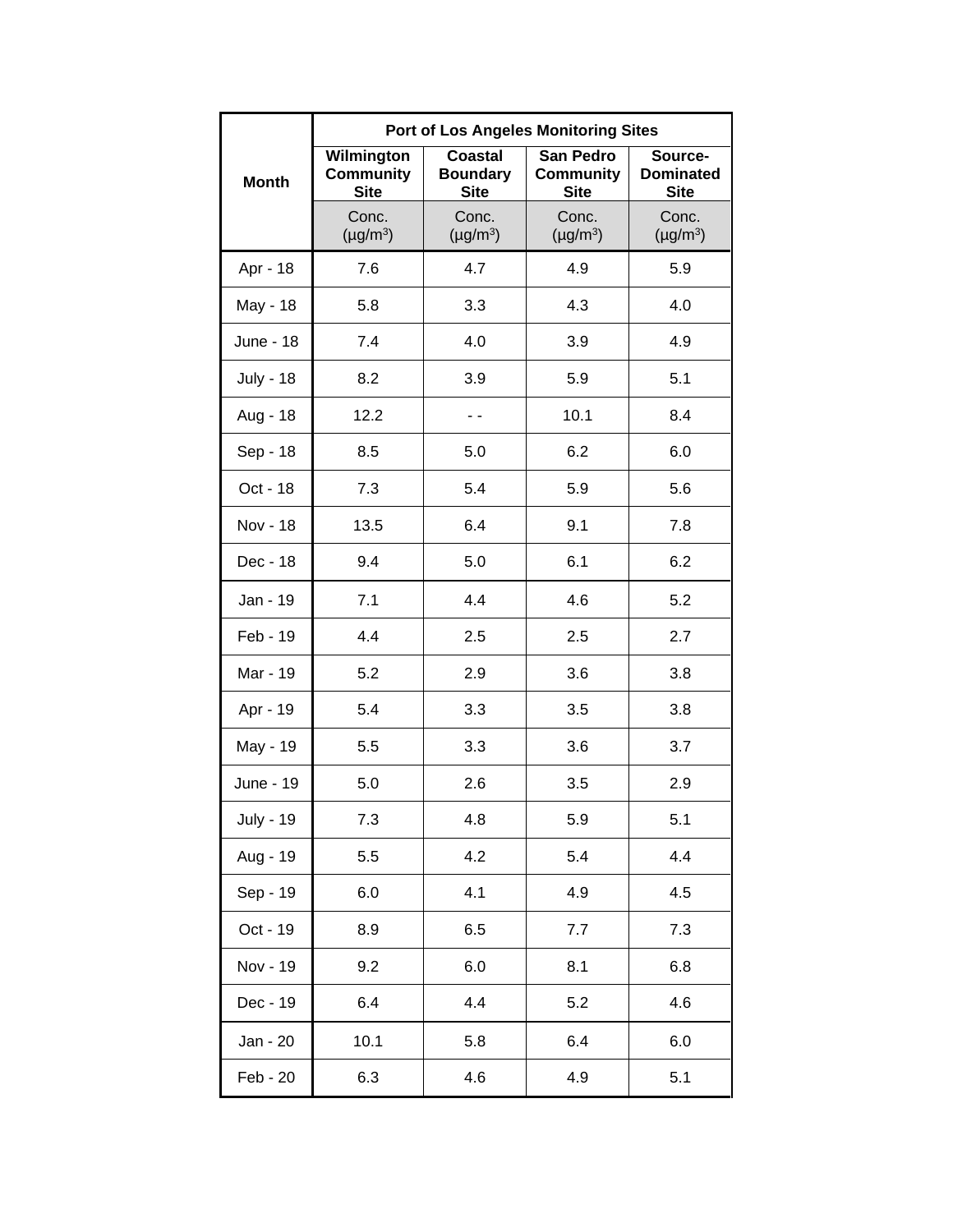|              | <b>Port of Los Angeles Monitoring Sites</b>   |                                                  |                                              |                                            |  |
|--------------|-----------------------------------------------|--------------------------------------------------|----------------------------------------------|--------------------------------------------|--|
| <b>Month</b> | Wilmington<br><b>Community</b><br><b>Site</b> | <b>Coastal</b><br><b>Boundary</b><br><b>Site</b> | San Pedro<br><b>Community</b><br><b>Site</b> | Source-<br><b>Dominated</b><br><b>Site</b> |  |
|              | Conc.<br>$(\mu g/m^3)$                        | Conc.<br>$(\mu g/m^3)$                           | Conc.<br>$(\mu g/m^3)$                       | Conc.<br>$(\mu g/m^3)$                     |  |
| Mar - 20     | 3.1                                           | 2.1                                              | 2.5                                          | 2.3                                        |  |
| Apr - 20     | 3.7                                           | 3.0                                              | 3.7                                          | 4.0                                        |  |
| May - 20     | 5.1                                           |                                                  | 4.2                                          | 4.4                                        |  |
| Jun - 20     | 4.4                                           |                                                  | 3.7                                          | 3.7                                        |  |
| Jul - 20     | 5.9                                           |                                                  | 5.1                                          | 4.8                                        |  |
| Aug - 20     | 6.2                                           |                                                  | 5.7                                          | 5.7                                        |  |
| Sep - 20     | 14.6                                          |                                                  | 13.9                                         | 13.7                                       |  |
| Oct - 20     | 10.8                                          |                                                  | 11.8                                         | 11.6                                       |  |
| Nov - 20     | 8.8                                           |                                                  | 7.1                                          | 9.3                                        |  |
| Dec - 20     | 10.7                                          |                                                  | 8.2                                          | 9.5                                        |  |
| Jan - 21     | 10.0                                          |                                                  | 7.2                                          | 7.0                                        |  |
| Feb - 21     | 6.5                                           |                                                  | 4.8                                          | 5.6                                        |  |
| Mar - 21     | 4.0                                           |                                                  | 3.9                                          | 3.2                                        |  |
| Apr - 21     | 6.2                                           |                                                  | 4.4                                          | 7.0                                        |  |
| May - 21     | 4.7                                           |                                                  | 3.6                                          |                                            |  |
| Jun - 21     | 4.3                                           |                                                  | 3.2                                          |                                            |  |
| Jul - 21     | 5.5                                           |                                                  | 4.5                                          |                                            |  |
| Aug - 21     | 7.0                                           |                                                  | 7.1                                          |                                            |  |
| Sep - 21     | 7.0                                           |                                                  | 6.5                                          |                                            |  |
| Oct - 21     | 6.5                                           |                                                  | 5.9                                          |                                            |  |
| Nov - 21     | 8.3                                           |                                                  | 6.7                                          |                                            |  |
| Dec - 21     | 7.5                                           |                                                  | 4.1                                          |                                            |  |
| Jan - 22     | 6.7                                           |                                                  | 6.0                                          |                                            |  |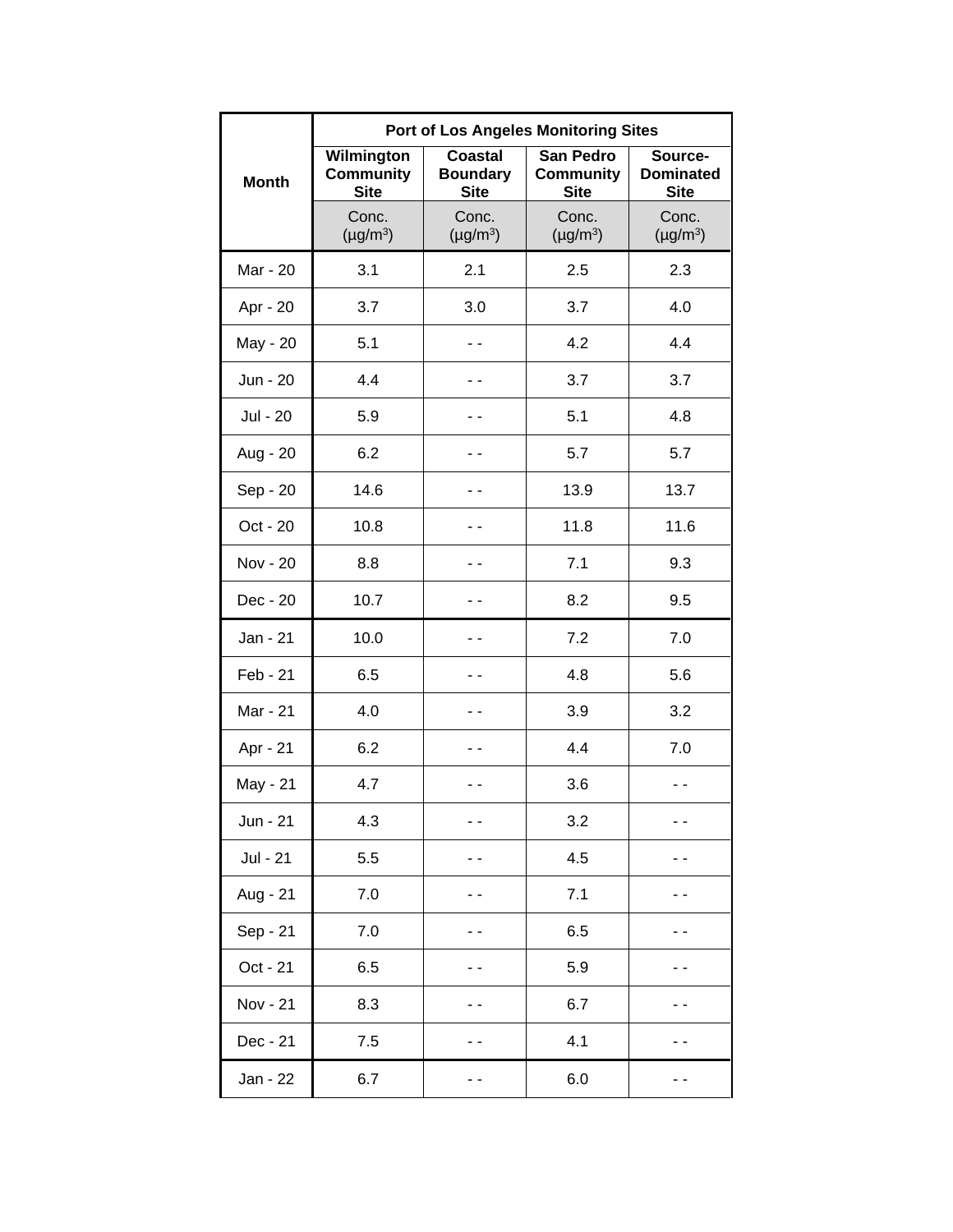|              | <b>Port of Los Angeles Monitoring Sites</b>   |                                           |                                                     |                                            |  |
|--------------|-----------------------------------------------|-------------------------------------------|-----------------------------------------------------|--------------------------------------------|--|
| <b>Month</b> | Wilmington<br><b>Community</b><br><b>Site</b> | Coastal<br><b>Boundary</b><br><b>Site</b> | <b>San Pedro</b><br><b>Community</b><br><b>Site</b> | Source-<br><b>Dominated</b><br><b>Site</b> |  |
|              | Conc.<br>$(\mu g/m^3)$                        | Conc.<br>$(\mu g/m^3)$                    | Conc.<br>$(\mu g/m^3)$                              | Conc.<br>$(\mu g/m^3)$                     |  |
| Feb - 22     | 6.1                                           |                                           | 6.3                                                 |                                            |  |
| Mar - 22     | 5.7                                           |                                           | 4.8                                                 |                                            |  |
| Apr - 22     | 4.7                                           |                                           | 4.3                                                 |                                            |  |